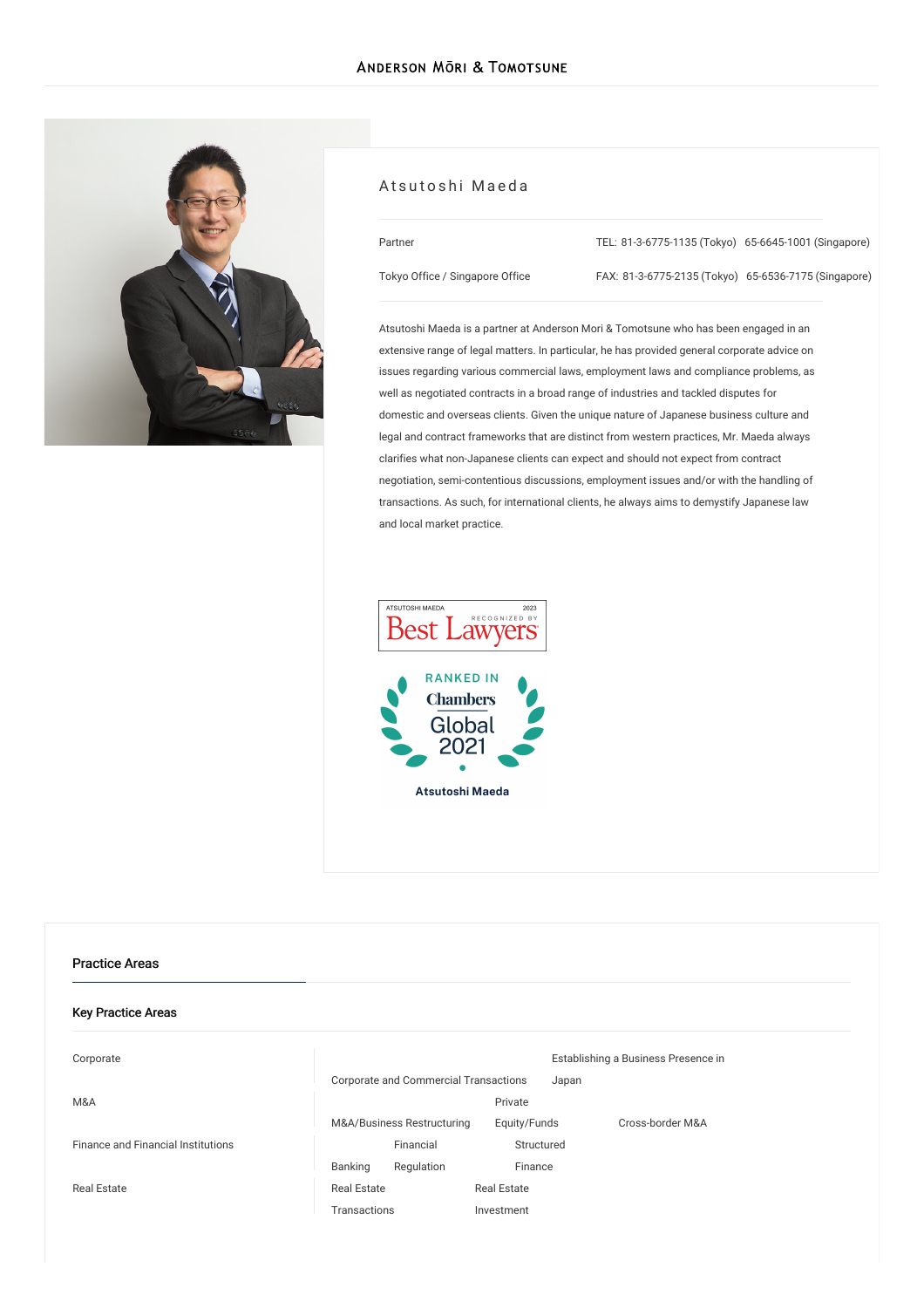| Labor and Employment                    | Labor and Employment Law                           |                       | Labor and Employment |                      |
|-----------------------------------------|----------------------------------------------------|-----------------------|----------------------|----------------------|
|                                         | Compliance                                         |                       | Disputes             |                      |
| Dispute Resolution                      |                                                    |                       |                      | Labor and Employment |
|                                         | International Litigation and Cross-Border Disputes |                       | Disputes             |                      |
| <b>International Practice</b>           |                                                    |                       |                      | Other                |
|                                         | <b>United States</b><br><b>EU</b>                  | Other ASEAN countries | Africa               | Jurisdictions        |
|                                         |                                                    |                       |                      |                      |
| <b>Related Practice Areas</b>           |                                                    |                       |                      |                      |
| Labor and Employment                    | Labor and Employment Law                           |                       |                      |                      |
|                                         | Compliance                                         |                       |                      |                      |
| Intellectual Property/Life Sciences/TMT | IP Licensing and Transactions                      |                       |                      |                      |
|                                         |                                                    |                       |                      |                      |
| Dispute Resolution                      | <b>General Commercial Litigation</b>               |                       |                      |                      |
|                                         |                                                    |                       |                      |                      |
| <b>Topics</b>                           |                                                    |                       |                      |                      |
|                                         |                                                    |                       |                      |                      |
| Achievements                            | Best Lawyers 2023                                  |                       |                      |                      |
| Apr 14, 2022                            |                                                    |                       |                      |                      |
|                                         |                                                    |                       |                      |                      |
| Achievements                            | Chambers Global 2022                               |                       |                      |                      |
| Feb 18, 2022                            |                                                    |                       |                      |                      |
|                                         |                                                    |                       |                      |                      |
| Achievements                            | Best Lawyers 2022                                  |                       |                      |                      |
| Apr 15, 2021                            |                                                    |                       |                      |                      |
|                                         |                                                    |                       |                      |                      |
|                                         |                                                    |                       |                      |                      |
|                                         |                                                    |                       |                      |                      |

## Practice Groups

Corporate Transaction Group Structured Finance Group Finance Group Financial Services & Transactions Group Asia and Emerging Countries

## Background

| Mar 1998            | The University of Tokyo (LL.B.)                                            |
|---------------------|----------------------------------------------------------------------------|
| Apr 1998 - Mar 2000 | The Legal Training and Research Institute of the Supreme Court of Japan    |
| Apr 2000            | Dai-ni Tokyo Bar Association/Join AMT                                      |
| Sep 2004 - Dec 2005 | Graduate study, University College London (LL.M.)                          |
| Sep 2005 - Jun 2006 | Associated with Herbert Smith (currently, Herbert Smith Freehills), London |
|                     | office                                                                     |
| Nov 2013 - Dec 2021 | Representative of Singapore Office                                         |
| Apr 2017 - Mar 2018 | Part-time Lecturer, Keio University, Law School                            |
| Oct 2017 - Mar 2018 | Part-time Lecturer, Kobe University, Law School                            |

## Publications

New Movement on Dispute Resolution in Singapore – [Establishment](/en/publications/detail/publication_0012962_en_001) of Singapore International Commercial Court (SICC)

Business Lawyers website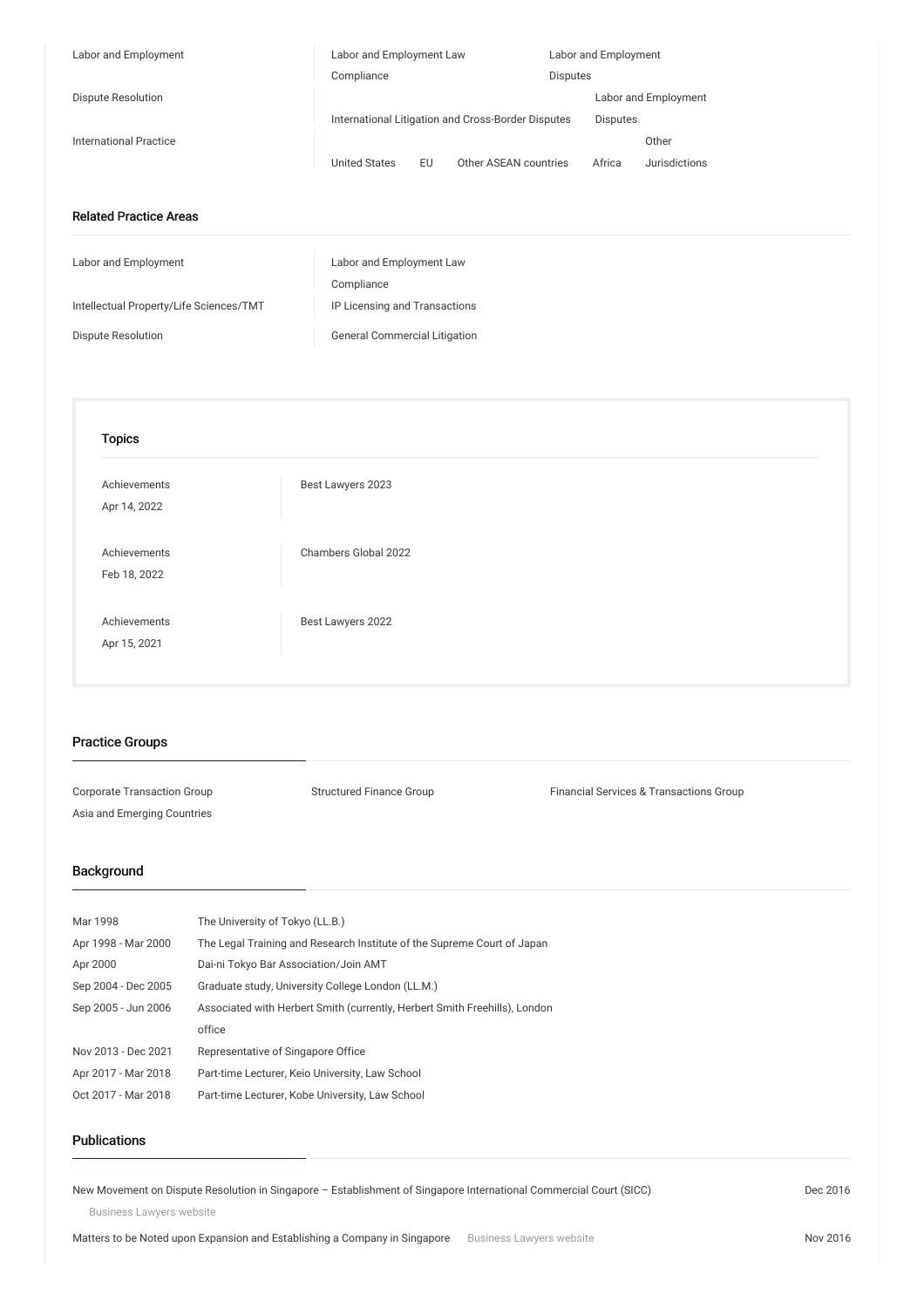| Establishment of SICC and Relevant Legal Issues (Part 2)<br>Kokusai Shoji Homu Vol.43 No.11                           | Nov 2015 |
|-----------------------------------------------------------------------------------------------------------------------|----------|
| Establishment of SICC and Relevant Legal Issues (Part 1)<br>Kokusai Shoji Homu Vol.43 No.10                           | Oct 2015 |
| Guide to lending and taking security in Asia Pacific (Japan Chapter)                                                  | May 2014 |
| Getting the Deal Through - Outsourcing 2014 (Japan Chapter)<br>Getting the Deal Through - Outsourcing 2014            | Dec 2013 |
| Document Retention: An International Review (Japan Chapter)<br><b>Herbert Smith Freehills</b>                         | Nov 2013 |
| Q&A: Strategies for Corporate Law Practice in Asia and Emerging Countries<br>Shoji Homu                               | Apr 2013 |
| Have recent corporate scandals fuelled the resolve for corporate governance reforms in Japan?                         | Dec 2012 |
| Clawback of Security in Insolvency Guide                                                                              | Sep 2012 |
| The Energy Regulation and Markets Review (Japan Chapter)<br>The Energy Regulation and Markets Review                  | Jun 2012 |
| Japan: Stake-building in the mysterious country<br>The 2012 guide to Mergers and Acquisitions                         | Apr 2012 |
| Alternative Corporate Re-engineering (Japan Chapter)<br>European Lawyer Reference Series 2011                         | Nov 2011 |
| Who will compensate for damages arising from the Fukushima Nuclear Crisis ?and when will these damages be determined? | Oct 2011 |
| Power Law (Newsletter of the IBA Legal Practice Division)                                                             |          |
| Large shareholders much obliged<br>The IFLR Guide to Japan 2007                                                       | Dec 2006 |

#### Lectures

| Responsibility of Directors and Officers in Singapore<br>Sompo Insurance Singapore Pte. Ltd. | Nov 17, 26, 2020  |
|----------------------------------------------------------------------------------------------|-------------------|
| Anderson Mori & Tomotsune Osaka Office<br>TPP11 and Asian Business Strategies                | Mar 29, 2019      |
| TPP11 and Asian Business Strategies<br>Anderson Mori & Tomotsune Nagoya Office               | Mar 22, 2019      |
| TPP11 and Asian Business Strategies<br>Anderson Mori & Tomotsune                             | Feb 19, 2019      |
| Anderson Mori & Tomotsune<br>Basics and Recent Movement on Dispute Resolution in Singapore   | Nov 1, 2016       |
| Investing in ASEAN Changes & Legal Updates<br>Anderson Mori & Tomotsune, ZICO                | Oct 20, 2016      |
| Anderson Mori & Tomotsune<br>Recent Movement on Dispute Resolution in Singapore              | Jun 13 - 14, 2016 |
| Joint Legal and Property Committee - FDI Flows between ASEAN and Japan                       | Jun 27, 2014      |
| Ray White Commercial Tokyo 2009 Study Tour                                                   | Sep 16, 2009      |
| ALB In-House Legal Summit                                                                    | May 28, 2009      |

### Achievements

| Apr 14, 2022 | Best Lawyers 2023            |
|--------------|------------------------------|
| Feb 18, 2022 | Chambers Global 2022         |
| Apr 15, 2021 | Best Lawyers 2022            |
| Feb 19, 2021 | Chambers Global 2021         |
| Apr 9, 2020  | Best Lawyers 2021            |
| Feb 14, 2020 | Chambers Global 2020         |
| Sep 19, 2019 | Asialaw Profiles 2020        |
| Apr 4, 2019  | Best Lawyers 2020            |
| Feb 14, 2019 | Chambers Global 2019         |
| Nov 9, 2018  | <b>Asialaw Profiles 2019</b> |
| May 14, 2018 | Asialaw Leading Lawyers 2018 |
| Feb 16, 2018 | Chambers Global 2018         |
| Mar 17, 2017 | Chambers Global 2017         |
| Mar 18, 2016 | Chambers Global 2016         |
| Mar 13, 2015 | Chambers Global 2015         |
| Mar 14, 2014 | Chambers Global 2014         |
| Mar 21, 2013 | Chambers Global 2013         |
| Mar 4, 2013  | Chambers Asia 2013           |
| Mar 25, 2012 | Chambers Global 2012         |
| Feb 24, 2012 | Chambers Asia 2012           |
|              |                              |